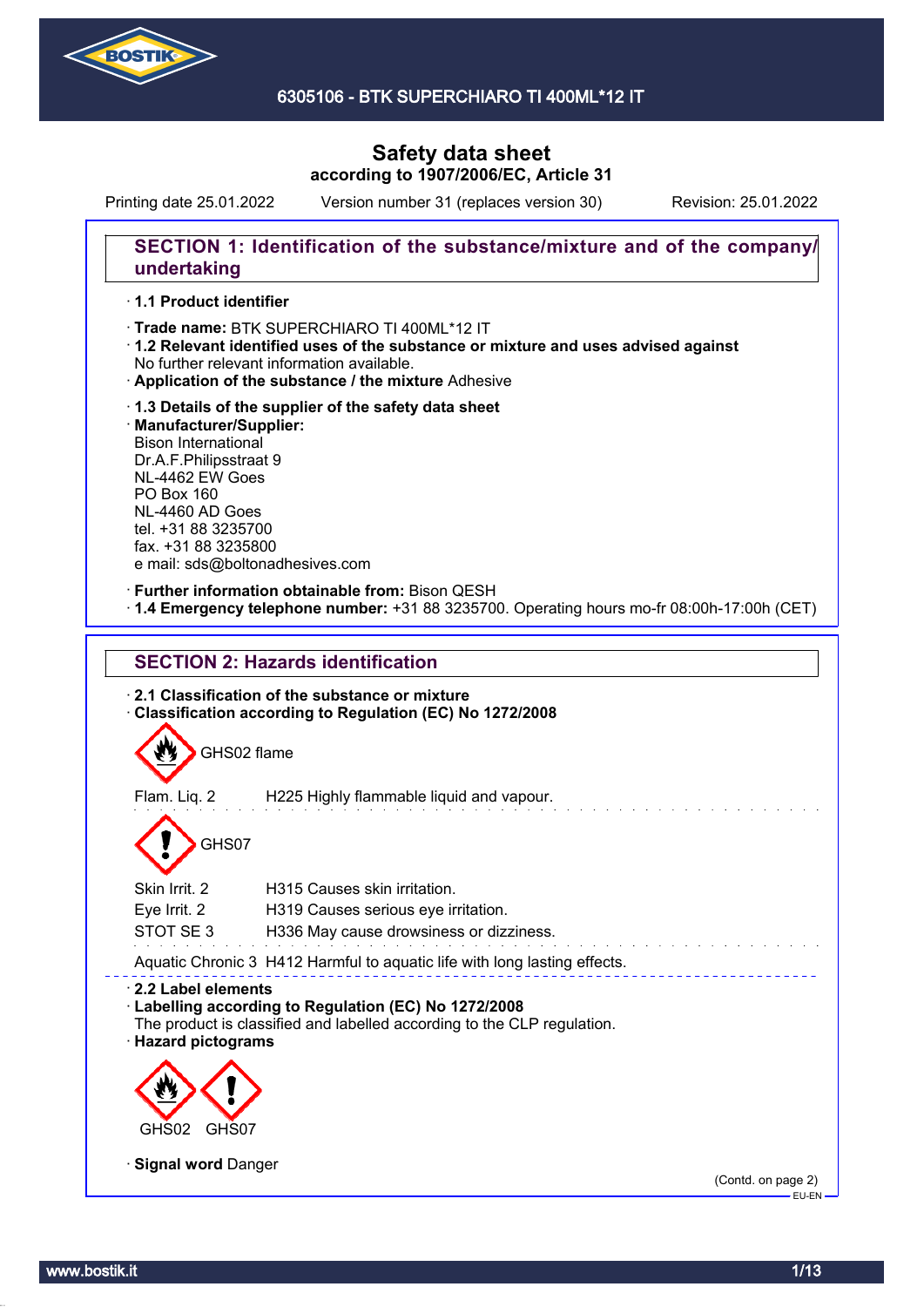

Printing date 25.01.2022 Version number 31 (replaces version 30) Revision: 25.01.2022

#### Trade name: BTK SUPERCHIARO TI 400ML\*12 IT

| methylcyclohexane |                                                                                                                                                      |
|-------------------|------------------------------------------------------------------------------------------------------------------------------------------------------|
|                   | · Hazard-determining components of labelling:                                                                                                        |
| butanone          |                                                                                                                                                      |
| ethyl acetate     |                                                                                                                                                      |
| acetone           |                                                                                                                                                      |
|                   | <b>Hazard statements</b>                                                                                                                             |
|                   | H225 Highly flammable liquid and vapour.                                                                                                             |
|                   | H315 Causes skin irritation.                                                                                                                         |
|                   | H319 Causes serious eye irritation.                                                                                                                  |
|                   | H336 May cause drowsiness or dizziness.                                                                                                              |
|                   | H412 Harmful to aquatic life with long lasting effects.                                                                                              |
|                   | · Precautionary statements                                                                                                                           |
| P <sub>101</sub>  | If medical advice is needed, have product container or label at hand.                                                                                |
| P <sub>102</sub>  | Keep out of reach of children.                                                                                                                       |
| P210              | Keep away from heat, hot surfaces, sparks, open flames and other ignition sources.                                                                   |
|                   | No smoking.                                                                                                                                          |
| P261              | Avoid breathing vapours.                                                                                                                             |
|                   | P370+P378 In case of fire: Use to extinguish: Water haze, Alcohol resistant foam, Fire-<br>extinguishing powder, Carbon dioxide.                     |
|                   | P403+P233 Store in a well-ventilated place. Keep container tightly closed.                                                                           |
| P <sub>501</sub>  | Dispose of contents/container in accordance with national regulations.                                                                               |
|                   | · Additional information:                                                                                                                            |
|                   | EUH208 Contains Rosin. May produce an allergic reaction.                                                                                             |
|                   | Product contains: Reportable explosives precursors. Making available, introduction, possession                                                       |
|                   |                                                                                                                                                      |
|                   |                                                                                                                                                      |
|                   | and use according to Regulation (EU) 2019/1148, Article 9.                                                                                           |
|                   | Labelling of packages where the contents do not exceed 125 ml                                                                                        |
|                   | · Hazard pictograms                                                                                                                                  |
|                   |                                                                                                                                                      |
|                   |                                                                                                                                                      |
|                   |                                                                                                                                                      |
| GHS02             | GHS07                                                                                                                                                |
|                   |                                                                                                                                                      |
|                   | · Signal word Danger                                                                                                                                 |
|                   |                                                                                                                                                      |
|                   | · Hazard-determining components of labelling:                                                                                                        |
| methylcyclohexane |                                                                                                                                                      |
| butanone          |                                                                                                                                                      |
| ethyl acetate     |                                                                                                                                                      |
| acetone           |                                                                                                                                                      |
|                   | <b>Hazard statements</b>                                                                                                                             |
|                   | H336 May cause drowsiness or dizziness.                                                                                                              |
|                   | H412 Harmful to aquatic life with long lasting effects.                                                                                              |
|                   | · Precautionary statements                                                                                                                           |
| P <sub>101</sub>  | If medical advice is needed, have product container or label at hand.                                                                                |
| P102              | Keep out of reach of children.                                                                                                                       |
| P210              | Keep away from heat, hot surfaces, sparks, open flames and other ignition sources.                                                                   |
|                   | No smoking.                                                                                                                                          |
| P261              | Avoid breathing vapours.                                                                                                                             |
| P <sub>501</sub>  | P403+P233 Store in a well-ventilated place. Keep container tightly closed.<br>Dispose of contents/container in accordance with national regulations. |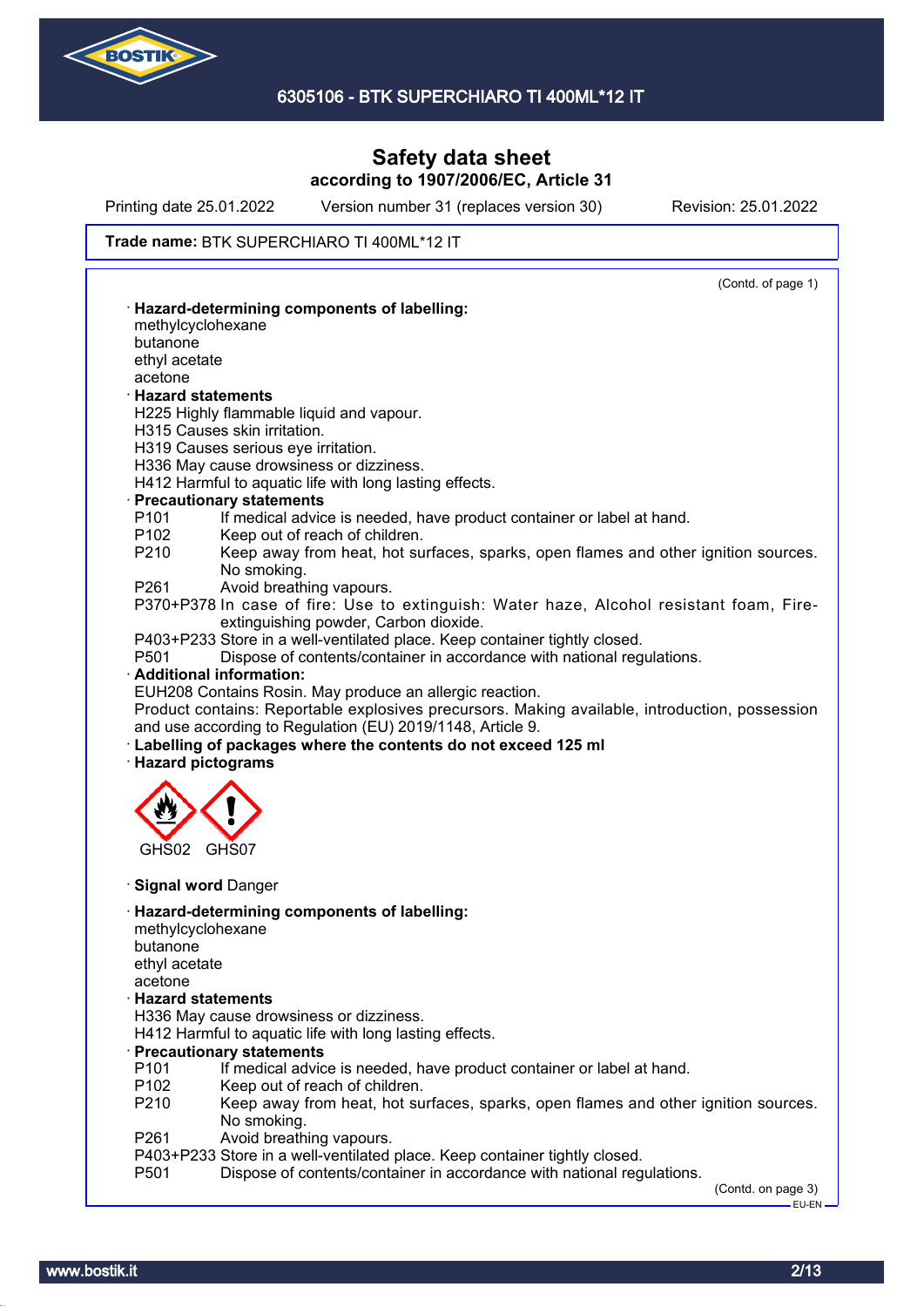

Printing date 25.01.2022 Version number 31 (replaces version 30) Revision: 25.01.2022

(Contd. of page 2)

#### Trade name: BTK SUPERCHIARO TI 400ML\*12 IT

· **2.3 Other hazards**

· **Results of PBT and vPvB assessment**

· **PBT:** Not applicable.

· **vPvB:** Not applicable.

### · **Determination of endocrine-disrupting properties**

<u>78-93-3</u> butanone List II and the List II and the List II and the List II and the List II and the List II and the List II and the List II and the List II and the List II and the List II and the List II and the List II and

# **SECTION 3: Composition/information on ingredients**

· **3.2 Mixtures**

· **Description:** Adhesive

| <b>Dangerous components:</b>                                                                                  |                                                                                                                                     |                |
|---------------------------------------------------------------------------------------------------------------|-------------------------------------------------------------------------------------------------------------------------------------|----------------|
| CAS: 108-87-2<br>EINECS: 203-624-3<br>Index number: 601-018-00-7<br>Reg.nr.: 01-2119556887-18                 | methylcyclohexane<br>Elam. Liq. 2, H225; Asp. Tox. 1, H304;<br>♦ Aquatic Chronic 2, H411; A Skin Irrit. 2,<br>H315; STOT SE 3, H336 | $≥10 - < 25%$  |
| CAS: 78-93-3<br>EINECS: 201-159-0<br>Index number: 606-002-00-3<br>Reg.nr.: 01-2119457290-43                  | butanone<br><b>Example 18 Frame</b> . Liq. 2, H225; $\Diamond$ Eye Irrit. 2, H319;<br>STOT SE 3, H336, EUH066                       | 10-25%         |
| CAS: 141-78-6<br>EINECS: 205-500-4<br>Index number: 607-022-00-5<br>Reg.nr.: 01-2119475103-46-<br><b>XXXX</b> | ethyl acetate<br>Eye Irrit. 2, H225; $\circled{}$ Eye Irrit. 2, H319;<br>STOT SE 3, H336, EUH066                                    | 10-25%         |
| CAS: 67-64-1<br>EINECS: 200-662-2<br>Index number: 606-001-00-8<br>Reg.nr.: 01-2119471330-49-<br><b>XXXX</b>  | acetone<br><b>Example 18 Frame</b> . Liq. 2, H225; $\langle \cdot \rangle$ Eye Irrit. 2, H319;<br>STOT SE 3, H336                   | $≥2.5 - < 10%$ |
| CAS: 25085-50-1<br>ELINCS: 472-160-3<br>Reg.nr.: Exempt                                                       | Butylphenolformaldehyde resin<br>Skin Irrit. 2, H315; Eye Irrit. 2, H319; STOT<br>SE 3, H335                                        | $≥2.5 - < 10%$ |
| CAS: 8050-09-7<br>EINECS: 232-475-7<br>Index number: 650-015-00-7<br>Reg.nr.: 01-2119480418-32                | Rosin<br>Skin Sens. 1, H317                                                                                                         | $≥0.1 - 51%$   |
| CAS: 1314-13-2<br>EINECS: 215-222-5<br>Index number: 030-013-00-7<br>Reg.nr.: 01-2119463881-32                | zinc oxide<br>Aquatic Acute 1, H400; Aquatic Chronic 1,<br>H410                                                                     | ≥0.025 < 0.25% |
|                                                                                                               | Additional information: For the wording of the listed hazard phrases refer to section 16.                                           | EU-EN-         |

(Contd. on page 4)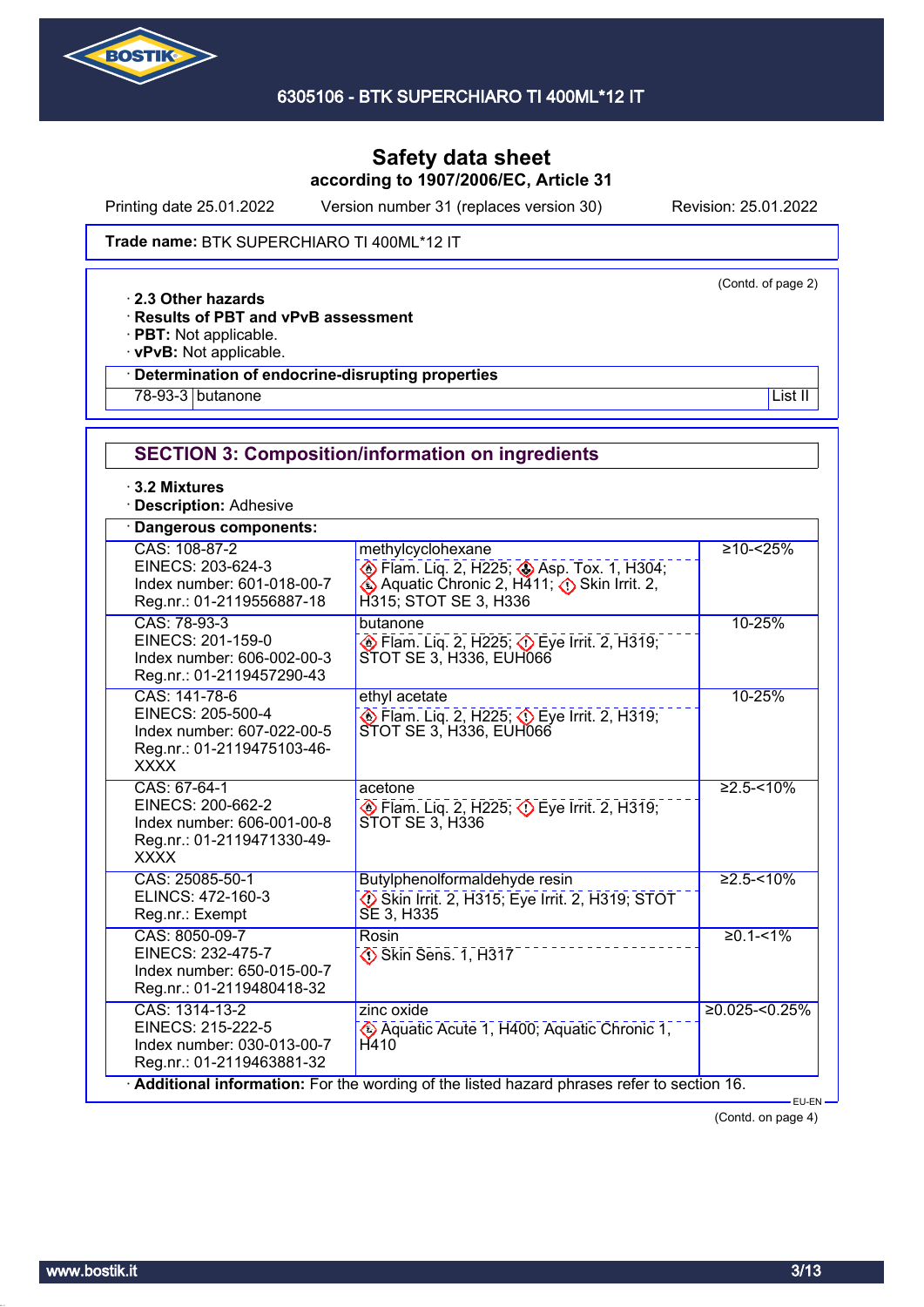

Printing date 25.01.2022 Version number 31 (replaces version 30) Revision: 25.01.2022

#### Trade name: BTK SUPERCHIARO TI 400ML\*12 IT

(Contd. of page 3)

### **SECTION 4: First aid measures**

- · **4.1 Description of first aid measures**
- · **General information:** No special measures required.
- · **After inhalation:**
- In case of unconsciousness place patient stably in side position for transportation.
- · **After skin contact:** Immediately wash with water and soap and rinse thoroughly.
- · **After eye contact:**
- Rinse opened eye for several minutes under running water. If symptoms persist, consult a doctor.
- · **After swallowing:** If symptoms persist consult doctor.
- · **4.2 Most important symptoms and effects, both acute and delayed** No further relevant information available.
- · **4.3 Indication of any immediate medical attention and special treatment needed**
- No further relevant information available.

### **SECTION 5: Firefighting measures**

- · **5.1 Extinguishing media**
- · **Suitable extinguishing agents:**
- Water haze
- Alcohol resistant foam
- Fire-extinguishing powder

Carbon dioxide

- · **For safety reasons unsuitable extinguishing agents:** Water with full jet
- · **5.2 Special hazards arising from the substance or mixture**
- No further relevant information available.
- · **5.3 Advice for firefighters**
- · **Protective equipment:** No special measures required.
- · **Additional information**
- Cool endangered receptacles with water spray.

Collect contaminated fire fighting water separately. It must not enter the sewage system.

# **SECTION 6: Accidental release measures**

· **6.1 Personal precautions, protective equipment and emergency procedures** Wear protective equipment. Keep unprotected persons away. · **6.2 Environmental precautions:** Inform respective authorities in case of seepage into water course or sewage system. Do not allow to enter sewers/ surface or ground water. · **6.3 Methods and material for containment and cleaning up:** Send for recovery or disposal in suitable receptacles. Absorb with liquid-binding material (sand, diatomite, acid binders, universal binders, sawdust). Ensure adequate ventilation. · **6.4 Reference to other sections** See Section 7 for information on safe handling. See Section 8 for information on personal protection equipment.

(Contd. on page 5)

EU-EN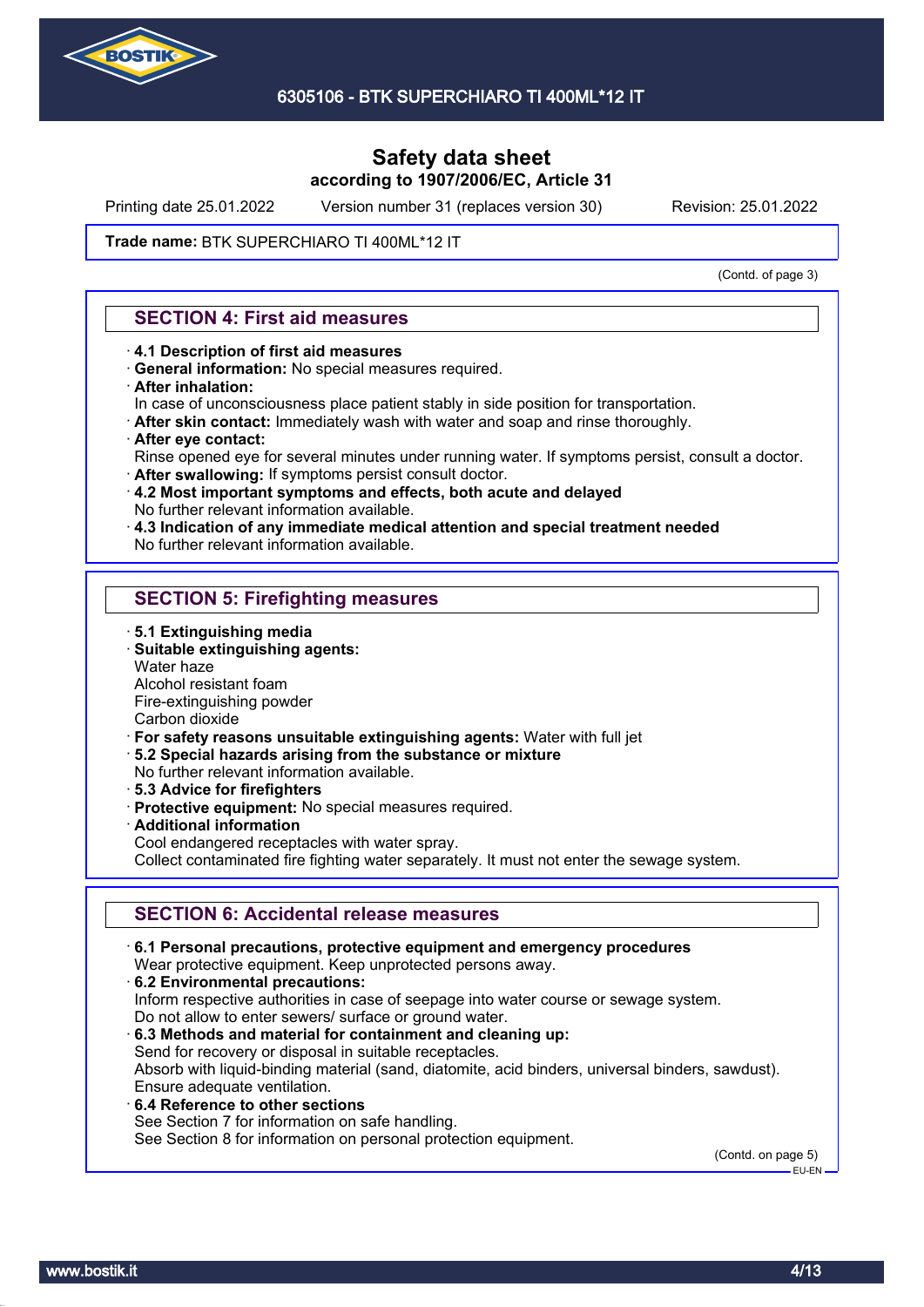

Printing date 25.01.2022 Version number 31 (replaces version 30) Revision: 25.01.2022

(Contd. of page 4)

Trade name: BTK SUPERCHIARO TI 400ML\*12 IT

See Section 13 for disposal information.

### **SECTION 7: Handling and storage**

· **7.1 Precautions for safe handling**

Ensure good interior ventilation, especially at floor level. (Fumes are heavier than air). Ensure good ventilation/exhaustion at the workplace. Prevent formation of aerosols.

- · **Information about fire and explosion protection:** Keep ignition sources away - Do not smoke.
- Protect against electrostatic charges.
- · **7.2 Conditions for safe storage, including any incompatibilities**
- · **Storage:**
- · **Requirements to be met by storerooms and receptacles:** Store in a cool location.
- · **Information about storage in one common storage facility:** Not required.
- · **Further information about storage conditions:**
- Keep container tightly sealed.

Store in cool, dry conditions in well sealed receptacles.

- · **Storage class:** 3
- · **7.3 Specific end use(s)** No further relevant information available.

### **SECTION 8: Exposure controls/personal protection**

#### · **8.1 Control parameters**

|                  | Ingredients with limit values that require monitoring at the workplace:                                      |                    |  |  |  |
|------------------|--------------------------------------------------------------------------------------------------------------|--------------------|--|--|--|
| 78-93-3 butanone |                                                                                                              |                    |  |  |  |
|                  | IOELV Short-term value: 900 mg/m <sup>3</sup> , 300 ppm<br>Long-term value: 600 mg/m <sup>3</sup> , 200 ppm  |                    |  |  |  |
|                  | 141-78-6 ethyl acetate                                                                                       |                    |  |  |  |
|                  | IOELV Short-term value: 1468 mg/m <sup>3</sup> , 400 ppm<br>Long-term value: 734 mg/m <sup>3</sup> , 200 ppm |                    |  |  |  |
| 67-64-1 acetone  |                                                                                                              |                    |  |  |  |
|                  | IOELV Long-term value: $1210$ mg/m <sup>3</sup> , 500 ppm                                                    |                    |  |  |  |
| <b>DNELS</b>     |                                                                                                              |                    |  |  |  |
| 78-93-3 butanone |                                                                                                              |                    |  |  |  |
| Oral             | Consumer, oral, longterm exposition                                                                          | 31 mg/kg bw/day    |  |  |  |
| Dermal           | Consumer, dermal, longterm exposition                                                                        | 412 mg/kg bw/day   |  |  |  |
| Inhalative       | 106 mg/m <sup>3</sup><br>Consumer, inhalation, longterm exposition                                           |                    |  |  |  |
|                  | 141-78-6 ethyl acetate                                                                                       |                    |  |  |  |
| Oral             | Consumer, oral, longterm exposition<br>4.5 mg/kg bw/day                                                      |                    |  |  |  |
| Dermal           | 37 mg/kg bw/day<br>Consumer, dermal, longterm exposition                                                     |                    |  |  |  |
|                  | Inhalative Consumer DNEL, acute inhalation<br>734 mg/m <sup>3</sup>                                          |                    |  |  |  |
|                  | 367 mg/ $m3$<br>Consumer, inhalation, longterm exposition                                                    |                    |  |  |  |
|                  |                                                                                                              | (Contd. on page 6) |  |  |  |
|                  |                                                                                                              | EU-EN-             |  |  |  |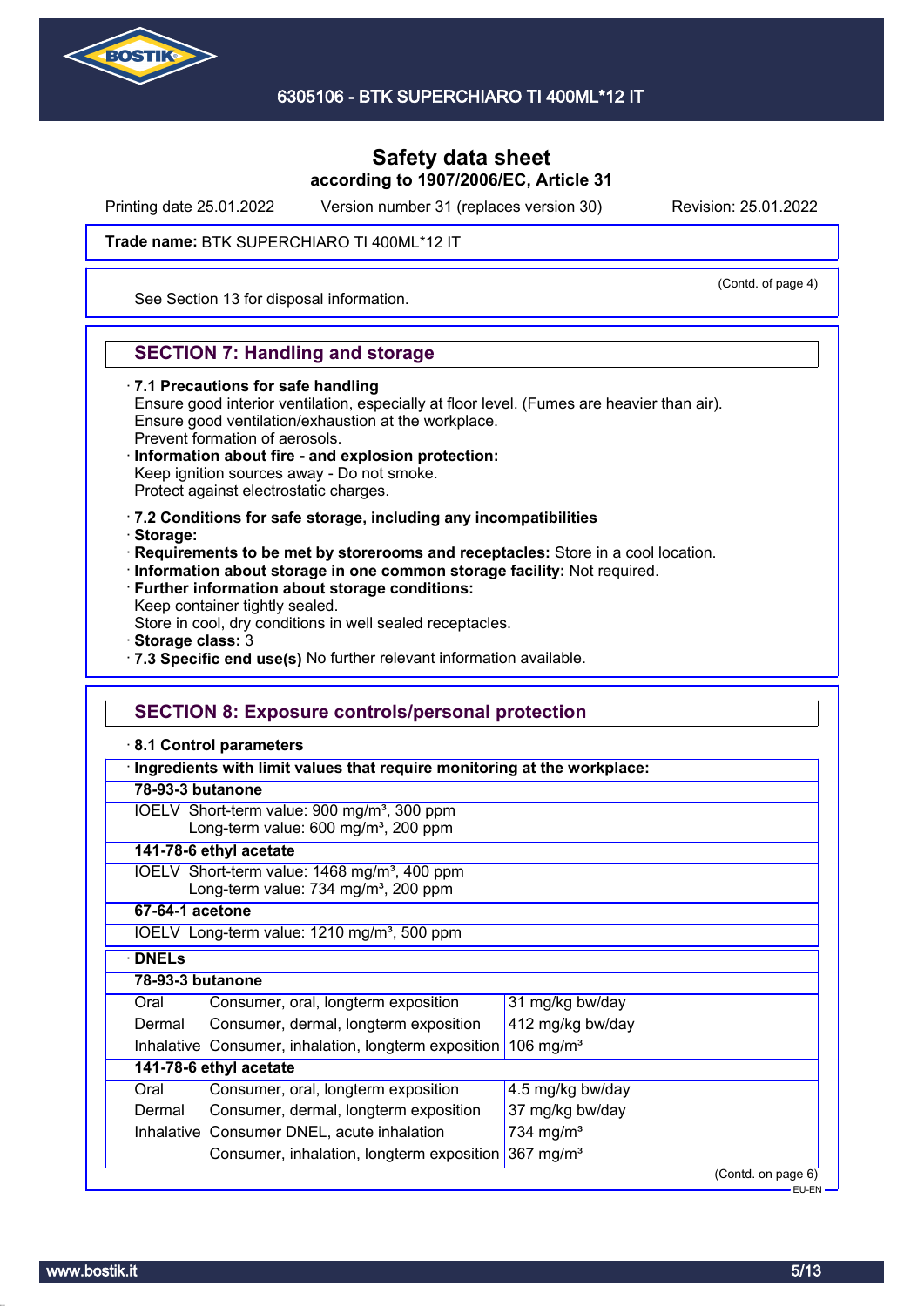

Printing date 25.01.2022 Version number 31 (replaces version 30) Revision: 25.01.2022

#### Trade name: BTK SUPERCHIARO TI 400ML\*12 IT

| 67-64-1 acetone                                              |                                                                                                                                                                                                                                                                                                            | (Contd. of page 5)    |
|--------------------------------------------------------------|------------------------------------------------------------------------------------------------------------------------------------------------------------------------------------------------------------------------------------------------------------------------------------------------------------|-----------------------|
| Oral                                                         | Consumer, oral, longterm exposition                                                                                                                                                                                                                                                                        | 62 mg/kg bw/day       |
| Dermal                                                       | Consumer, dermal, longterm exposition                                                                                                                                                                                                                                                                      | 62 mg/kg bw/day       |
|                                                              | Inhalative Consumer, inhalation, longterm exposition                                                                                                                                                                                                                                                       | 200 mg/m <sup>3</sup> |
| · PNECs                                                      |                                                                                                                                                                                                                                                                                                            |                       |
| 78-93-3 butanone                                             |                                                                                                                                                                                                                                                                                                            |                       |
| Fresh water                                                  | 55.8 mg/l                                                                                                                                                                                                                                                                                                  |                       |
|                                                              | Marine water 55.8 mg/l                                                                                                                                                                                                                                                                                     |                       |
| Soil<br>22.5 mg/kg                                           |                                                                                                                                                                                                                                                                                                            |                       |
|                                                              | 141-78-6 ethyl acetate                                                                                                                                                                                                                                                                                     |                       |
|                                                              | Fresh water 0.26 mg/l                                                                                                                                                                                                                                                                                      |                       |
|                                                              | Marine water $0.026$ mg/l                                                                                                                                                                                                                                                                                  |                       |
| Soil                                                         | $0.22$ mg/kg                                                                                                                                                                                                                                                                                               |                       |
| 67-64-1 acetone                                              |                                                                                                                                                                                                                                                                                                            |                       |
| Fresh water                                                  | $10.6$ mg/l                                                                                                                                                                                                                                                                                                |                       |
|                                                              | Marine water 1.06 mg/l                                                                                                                                                                                                                                                                                     |                       |
| Soil                                                         | 29.5 mg/kg                                                                                                                                                                                                                                                                                                 |                       |
| Filter AX<br>Filter A<br>$\cdot$ Hand protection             | Wash hands before breaks and at the end of work.<br>Do not inhale gases / fumes / aerosols.<br>Avoid contact with the eyes and skin.<br><b>Respiratory protection:</b><br>Use suitable respiratory protective device in case of insufficient ventilation.<br>Recommended filter device for short term use: |                       |
| preparation.                                                 | Solvent resistant gloves<br>Protective gloves<br>The glove material has to be impermeable and resistant to the product/ the substance/ the                                                                                                                                                                 |                       |
| degradation<br><b>Material of gloves</b><br>Butyl rubber, BR | Selection of the glove material on consideration of the penetration times, rates of diffusion and the<br>Recommended thickness of the material: > 0,7 mm                                                                                                                                                   |                       |

(Contd. on page 7)  $-EU-EN$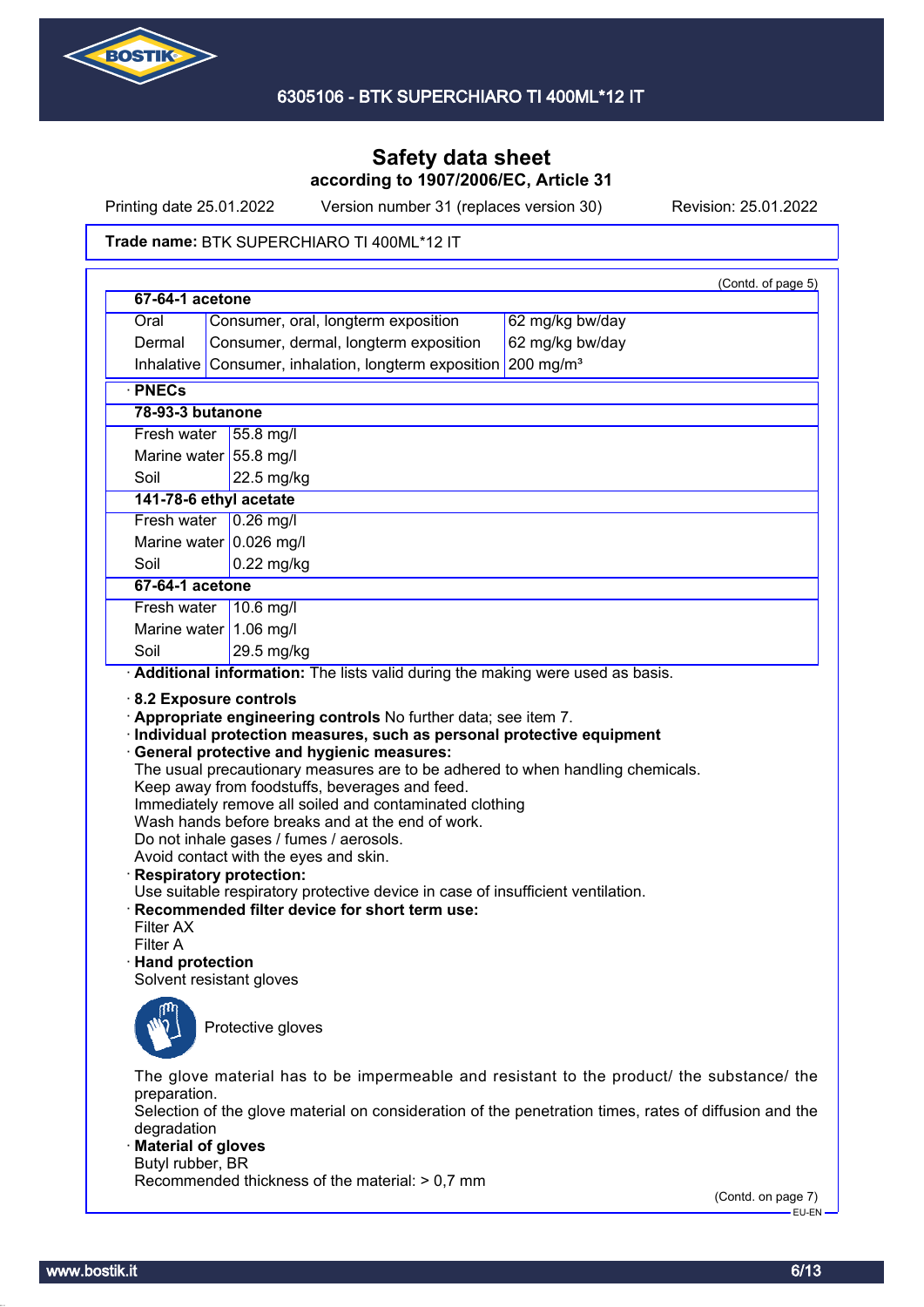

Printing date 25.01.2022 Version number 31 (replaces version 30) Revision: 25.01.2022

#### Trade name: BTK SUPERCHIARO TI 400ML\*12 IT

· **Penetration time of glove material** For the mixture of chemicals mentioned below the penetration time has to be at least 120 minutes (Permeation according to EN 374 Part 3: Level 4).

### · **Eye/face protection**



Tightly sealed goggles

Goggles recommended during refilling · **Body protection:** Use protective suit. Solvent resistant protective clothing

### **SECTION 9: Physical and chemical properties**

| 9.1 Information on basic physical and chemical properties<br><b>General Information</b> |                                                                                                                                                                          |
|-----------------------------------------------------------------------------------------|--------------------------------------------------------------------------------------------------------------------------------------------------------------------------|
| · Physical state                                                                        | Fluid                                                                                                                                                                    |
| · Colour:                                                                               | Yellow                                                                                                                                                                   |
| · Odour:                                                                                | Characteristic                                                                                                                                                           |
| Odour threshold:                                                                        | Not determined.                                                                                                                                                          |
| · Melting point/freezing point:                                                         | Undetermined.                                                                                                                                                            |
| <b>Boiling point or initial boiling point and</b>                                       |                                                                                                                                                                          |
| boiling range                                                                           | 55.8-56.6 °C                                                                                                                                                             |
| · Flammability                                                                          |                                                                                                                                                                          |
|                                                                                         | Not applicable.                                                                                                                                                          |
| <b>Lower and upper explosion limit</b><br>· Lower:                                      | 1.8 Vol %                                                                                                                                                                |
|                                                                                         | 11.5 Vol %                                                                                                                                                               |
| · Upper:                                                                                | $-4 °C$                                                                                                                                                                  |
| · Flash point:                                                                          |                                                                                                                                                                          |
| · Auto-ignition temperature:                                                            | Product is not selfigniting.                                                                                                                                             |
| · Decomposition temperature:                                                            | Not determined.                                                                                                                                                          |
| · pH                                                                                    | Not determined.                                                                                                                                                          |
| · Viscosity:                                                                            |                                                                                                                                                                          |
| <b>Kinematic viscosity</b>                                                              | Not determined.                                                                                                                                                          |
| Dynamic at 20 °C:                                                                       | 2500 mPas                                                                                                                                                                |
| · Solubility                                                                            |                                                                                                                                                                          |
| $\cdot$ water:                                                                          | Not miscible or difficult to mix.                                                                                                                                        |
| · Partition coefficient n-octanol/water (log                                            |                                                                                                                                                                          |
| value)                                                                                  | Not determined.                                                                                                                                                          |
| Vapour pressure at 20 °C:                                                               | 105 hPa                                                                                                                                                                  |
| Density and/or relative density                                                         |                                                                                                                                                                          |
| · Density at 20 °C:                                                                     | 0.933-~0.933 g/cm <sup>3</sup>                                                                                                                                           |
| · Relative density                                                                      | Not determined.                                                                                                                                                          |
| · Vapour density                                                                        | Not determined.                                                                                                                                                          |
| ⋅ 9.2 Other information                                                                 | All relevant physical data were determined for the<br>mixture. All non-determined data are not<br>measurable or not relevant for the<br>characterization of the mixture. |
|                                                                                         | (Contd. on page 8)<br><b>CULCN</b>                                                                                                                                       |

(Contd. of page 6)

EU-EN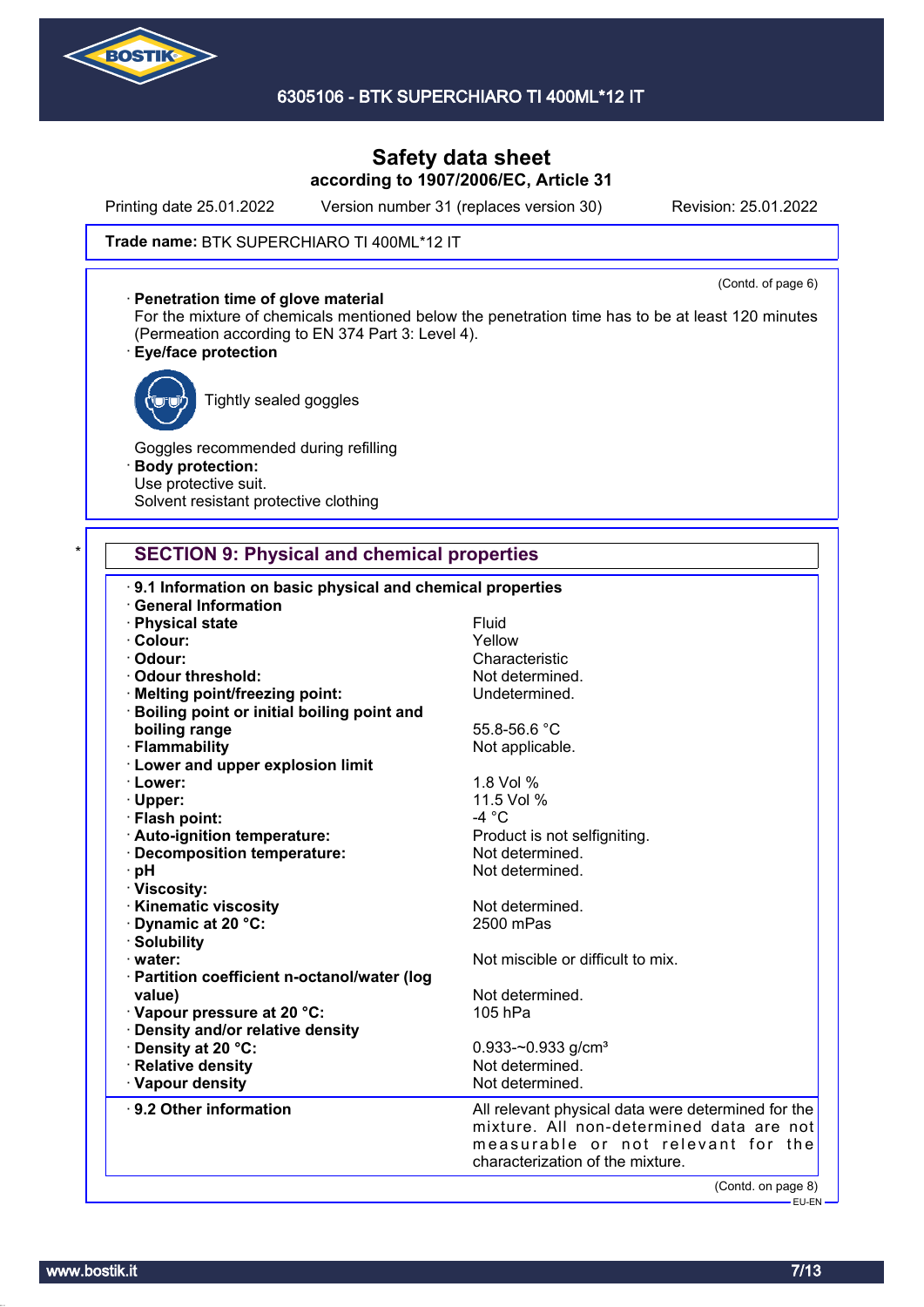

Printing date 25.01.2022 Version number 31 (replaces version 30) Revision: 25.01.2022

#### Trade name: BTK SUPERCHIARO TI 400ML\*12 IT

|                                                       | (Contd. of page 7)                              |
|-------------------------------------------------------|-------------------------------------------------|
| · Appearance:                                         |                                                 |
| $\cdot$ Form:                                         | Fluid                                           |
| Important information on protection of health         |                                                 |
| and environment, and on safety.                       |                                                 |
| · Ignition temperature:                               | 260 °C                                          |
| <b>Explosive properties:</b>                          | Product is not explosive. However, formation of |
|                                                       | explosive air/vapour mixtures are possible.     |
| · Solvent content:                                    |                                                 |
| <b>Organic solvents:</b>                              | 77.5 %                                          |
| · Water:                                              | 0.2%                                            |
| · Solids content:                                     | 22.4 %                                          |
| Change in condition                                   |                                                 |
| <b>Evaporation rate</b>                               | Not determined.                                 |
| · Explosives                                          | Void<br>Void                                    |
| Information with regard to physical hazard<br>classes |                                                 |
| · Flammable gases                                     |                                                 |
| · Aerosols                                            | Void                                            |
| Oxidising gases                                       | Void                                            |
| <b>Gases under pressure</b>                           | Void                                            |
| · Flammable liquids                                   | Highly flammable liquid and vapour.             |
| · Flammable solids                                    | Void                                            |
| $\cdot$ Self-reactive substances and mixtures         | Void                                            |
| · Pyrophoric liquids                                  | Void                                            |
| · Pyrophoric solids                                   | Void                                            |
| <b>Self-heating substances and mixtures</b>           | Void                                            |
| Substances and mixtures, which emit                   |                                                 |
| flammable gases in contact with water                 | Void                                            |
| <b>Oxidising liquids</b>                              | Void                                            |
|                                                       |                                                 |
| Oxidising solids                                      | Void                                            |
|                                                       | Void                                            |
| Organic peroxides<br>Corrosive to metals              | Void                                            |

# **SECTION 10: Stability and reactivity**

- · **10.1 Reactivity** No further relevant information available.
- · **10.2 Chemical stability**
- · **Thermal decomposition / conditions to be avoided:**

No decomposition if used according to specifications.

- · **10.3 Possibility of hazardous reactions** No dangerous reactions known.
- · **10.4 Conditions to avoid** No further relevant information available.
- · **10.5 Incompatible materials:** No further relevant information available.
- · **10.6 Hazardous decomposition products:** Danger of forming toxic pyrolysis products.

(Contd. on page 9)

EU-EN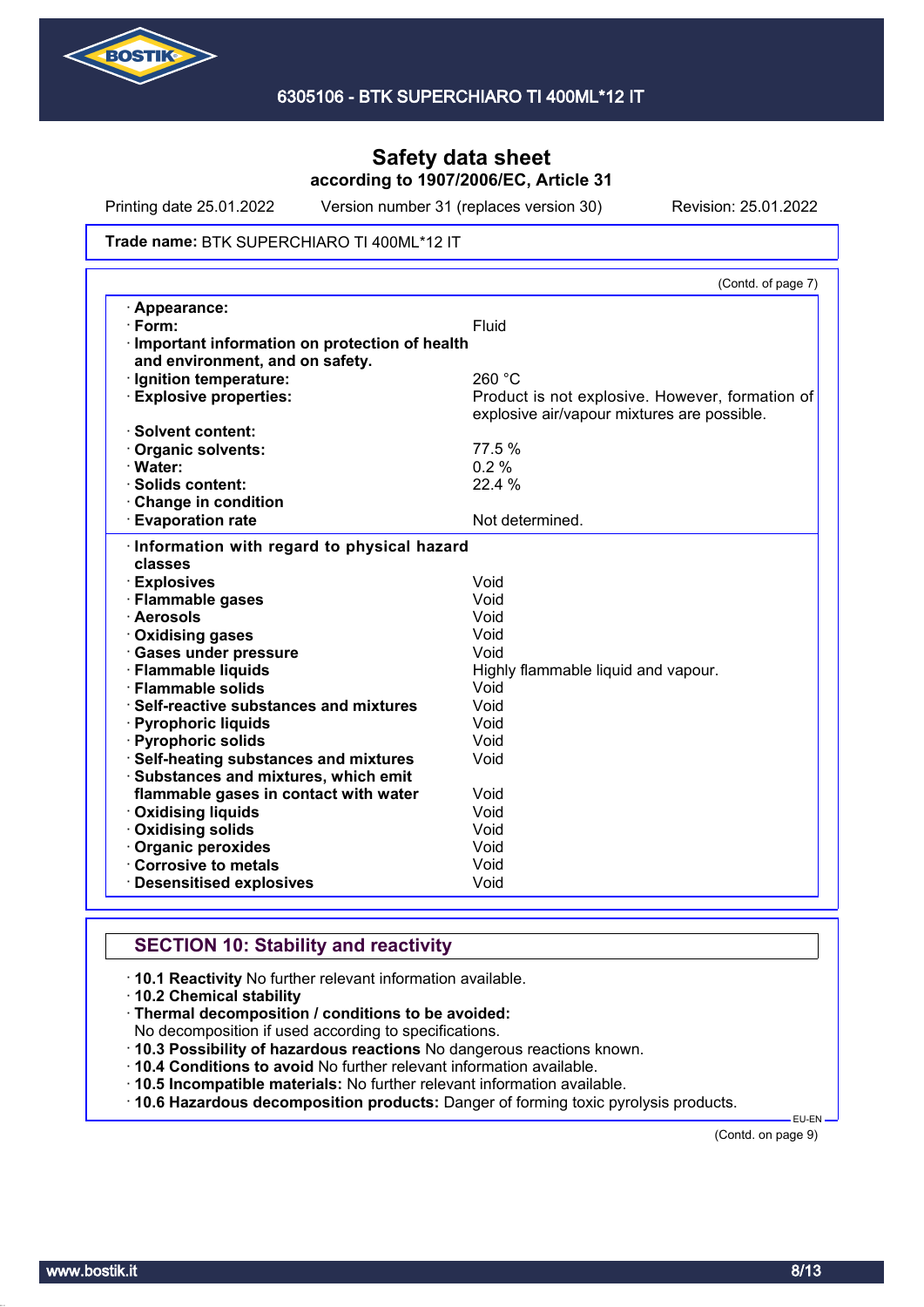

Printing date 25.01.2022 Version number 31 (replaces version 30) Revision: 25.01.2022

#### Trade name: BTK SUPERCHIARO TI 400ML\*12 IT

(Contd. of page 8)

|                  | 11.1 Information on hazard classes as defined in Regulation (EC) No 1272/2008 | · Acute toxicity Based on available data, the classification criteria are not met.                                                                                                                                                                                                                                                                                                                                                                     |
|------------------|-------------------------------------------------------------------------------|--------------------------------------------------------------------------------------------------------------------------------------------------------------------------------------------------------------------------------------------------------------------------------------------------------------------------------------------------------------------------------------------------------------------------------------------------------|
|                  |                                                                               | · LD/LC50 values relevant for classification:                                                                                                                                                                                                                                                                                                                                                                                                          |
|                  | 108-87-2 methylcyclohexane                                                    |                                                                                                                                                                                                                                                                                                                                                                                                                                                        |
| Oral             | LD50                                                                          | 2250 mg/kg (mouse)                                                                                                                                                                                                                                                                                                                                                                                                                                     |
| 78-93-3 butanone |                                                                               |                                                                                                                                                                                                                                                                                                                                                                                                                                                        |
| Oral             | <b>LD50</b>                                                                   | 3300 mg/kg (rat)                                                                                                                                                                                                                                                                                                                                                                                                                                       |
| Dermal           | LD50                                                                          | 5000 mg/kg (rabbit)                                                                                                                                                                                                                                                                                                                                                                                                                                    |
|                  | 141-78-6 ethyl acetate                                                        |                                                                                                                                                                                                                                                                                                                                                                                                                                                        |
| Oral             | <b>LD50</b>                                                                   | 5620 mg/kg (rabbit)                                                                                                                                                                                                                                                                                                                                                                                                                                    |
|                  |                                                                               | Inhalative LC50/4 h 1600 mg/l (rat)                                                                                                                                                                                                                                                                                                                                                                                                                    |
| 67-64-1 acetone  |                                                                               |                                                                                                                                                                                                                                                                                                                                                                                                                                                        |
| Oral             | LD <sub>50</sub>                                                              | 5800 mg/kg (rat)                                                                                                                                                                                                                                                                                                                                                                                                                                       |
| Dermal           | LD50                                                                          | 20000 mg/kg (rabbit)                                                                                                                                                                                                                                                                                                                                                                                                                                   |
|                  | 1314-13-2 zinc oxide                                                          |                                                                                                                                                                                                                                                                                                                                                                                                                                                        |
| Oral             | LD50                                                                          | >5000 mg/kg (rat)                                                                                                                                                                                                                                                                                                                                                                                                                                      |
| Not applicable.  | <b>Germ cell mutagenicity</b>                                                 | Serious eye damage/irritation Causes serious eye irritation.<br>Respiratory or skin sensitisation Based on available data, the classification criteria are not met.<br>Based on available data, the classification criteria are not met.<br>Carcinogenicity Based on available data, the classification criteria are not met.<br>Reproductive toxicity Based on available data, the classification criteria are not met.                               |
|                  | Sensitisation Not applicable.                                                 | STOT-single exposure May cause drowsiness or dizziness.<br>STOT-repeated exposure Based on available data, the classification criteria are not met.<br>· Aspiration hazard Based on available data, the classification criteria are not met.<br>· Additional toxicological information:<br>· Acute effects (acute toxicity, irritation and corrosivity) Not applicable.<br>Repeated dose toxicity Not applicable.<br>11.2 Information on other hazards |
|                  |                                                                               | <b>Endocrine disrupting properties</b>                                                                                                                                                                                                                                                                                                                                                                                                                 |
| 78-93-3 butanone |                                                                               | List II                                                                                                                                                                                                                                                                                                                                                                                                                                                |
|                  |                                                                               | <b>SECTION 12: Ecological information</b>                                                                                                                                                                                                                                                                                                                                                                                                              |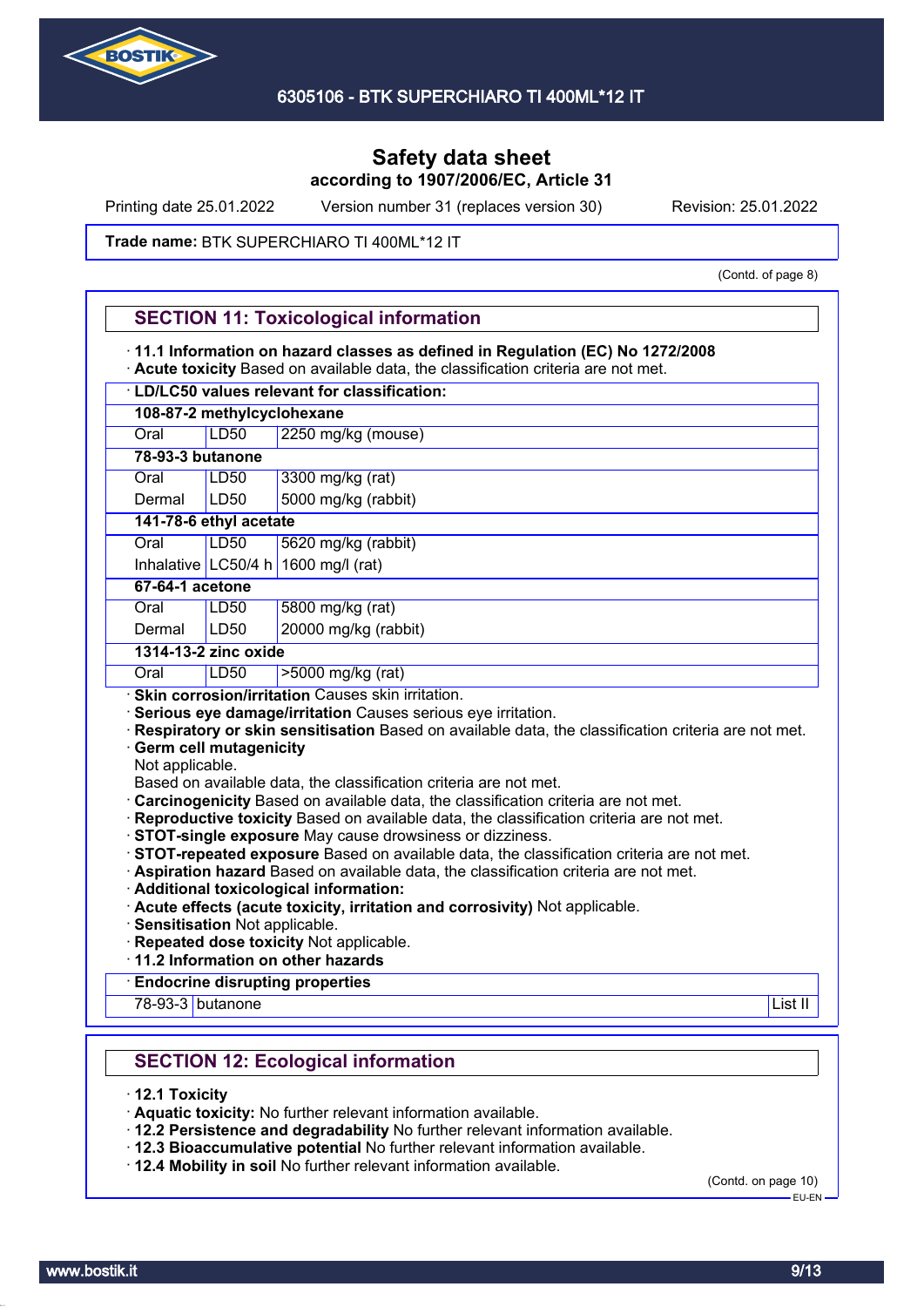

Printing date 25.01.2022 Version number 31 (replaces version 30) Revision: 25.01.2022

(Contd. of page 9)

#### Trade name: BTK SUPERCHIARO TI 400ML\*12 IT

· **12.5 Results of PBT and vPvB assessment**

- · **PBT:** Not applicable.
- · **vPvB:** Not applicable.
- · **12.6 Endocrine disrupting properties**

For information on endocrine disrupting properties see section 11.

- · **12.7 Other adverse effects**
- · **Remark:** Harmful to fish
- · **Additional ecological information:**
- · **General notes:**

Water hazard class 2 (German Regulation) (Self-assessment): hazardous for water Do not allow product to reach ground water, water course or sewage system. Danger to drinking water if even small quantities leak into the ground. Harmful to aquatic organisms

### **SECTION 13: Disposal considerations**

- · **13.1 Waste treatment methods**
- · **Recommendation**

Must not be disposed together with household garbage. Do not allow product to reach sewage system.

Disposal must be made according to official regulations.

- · **Uncleaned packaging:**
- · **Recommendation:**

Packagings that may not be cleansed are to be disposed of in the same manner as the product.

| 14.1 UN number or ID number<br>· ADR/ADN, IMDG, IATA | UN1133                    |  |
|------------------------------------------------------|---------------------------|--|
| 14.2 UN proper shipping name                         |                           |  |
| $\cdot$ ADR/ADN                                      | 1133 ADHESIVES            |  |
| · IMDG, IATA                                         | <b>ADHESIVES</b>          |  |
| · ADR/ADN                                            |                           |  |
| · Class                                              | 3 (F1) Flammable liquids. |  |
| · Label                                              | 3                         |  |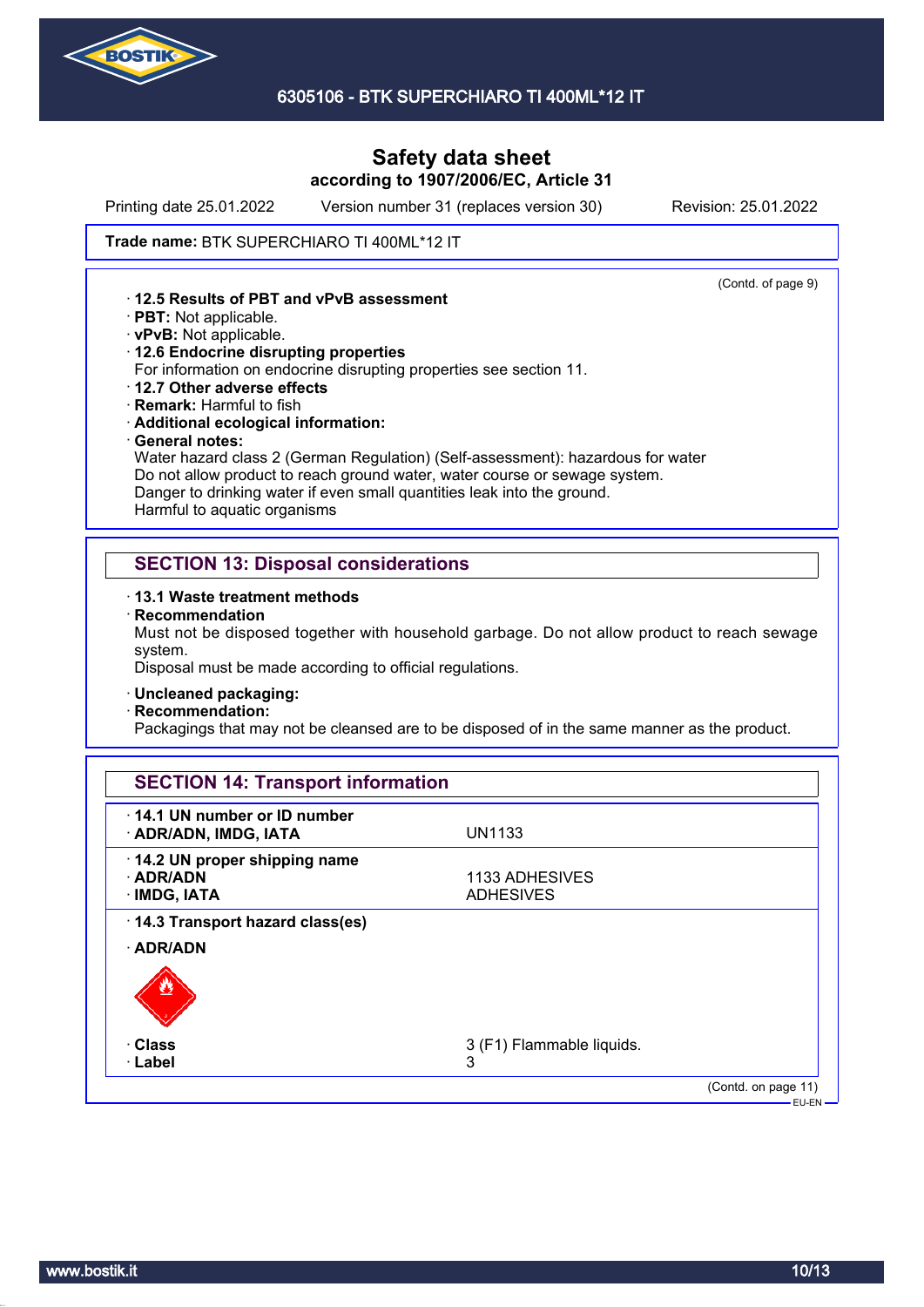

Printing date 25.01.2022 Version number 31 (replaces version 30) Revision: 25.01.2022

#### Trade name: BTK SUPERCHIARO TI 400ML\*12 IT

|                                                                                                                             | (Contd. of page 10)                                                                                                                                                 |
|-----------------------------------------------------------------------------------------------------------------------------|---------------------------------------------------------------------------------------------------------------------------------------------------------------------|
| · IMDG, IATA                                                                                                                |                                                                                                                                                                     |
|                                                                                                                             |                                                                                                                                                                     |
| · Class<br>· Label                                                                                                          | 3 Flammable liquids.<br>3                                                                                                                                           |
| 14.4 Packing group<br>· ADR/ADN, IMDG, IATA                                                                                 | III                                                                                                                                                                 |
| ⋅14.5 Environmental hazards:<br>· Marine pollutant:                                                                         | No                                                                                                                                                                  |
| 14.6 Special precautions for user<br>· Hazard identification number (Kemler code): -<br>· EMS Number:<br>· Stowage Category | Warning: Flammable liquids.<br>$F-E$ , S-D<br>A                                                                                                                     |
| 14.7 Maritime transport in bulk according to<br><b>IMO instruments</b>                                                      | Not applicable.                                                                                                                                                     |
| · Transport/Additional information:<br><b>Quantity limitations</b>                                                          | On passenger aircraft/rail: 60 L<br>On cargo aircraft only: 220 L                                                                                                   |
| · ADR/ADN<br>· Limited quantities (LQ)<br><b>Excepted quantities (EQ)</b>                                                   | 5L<br>Code: E1<br>Maximum net quantity per inner packaging: 30 ml<br>Maximum net quantity per outer packaging: 1000<br>ml                                           |
| · Transport category<br>· Tunnel restriction code                                                                           | 3<br>E                                                                                                                                                              |
| <b>IMDG</b><br>· Limited quantities (LQ)<br><b>Excepted quantities (EQ)</b>                                                 | 5L<br>Code: E1<br>Maximum net quantity per inner packaging: 30 ml<br>Maximum net quantity per outer packaging: 1000<br>ml                                           |
| · Remarks:                                                                                                                  | Under certain conditions substances in Class 3<br>(flammable liquids) can be classified in<br>packinggroup III.<br>See IMDG, Part 2, Chapter 2.3, Paragraph 2.3.2.2 |
|                                                                                                                             |                                                                                                                                                                     |

(Contd. on page 12)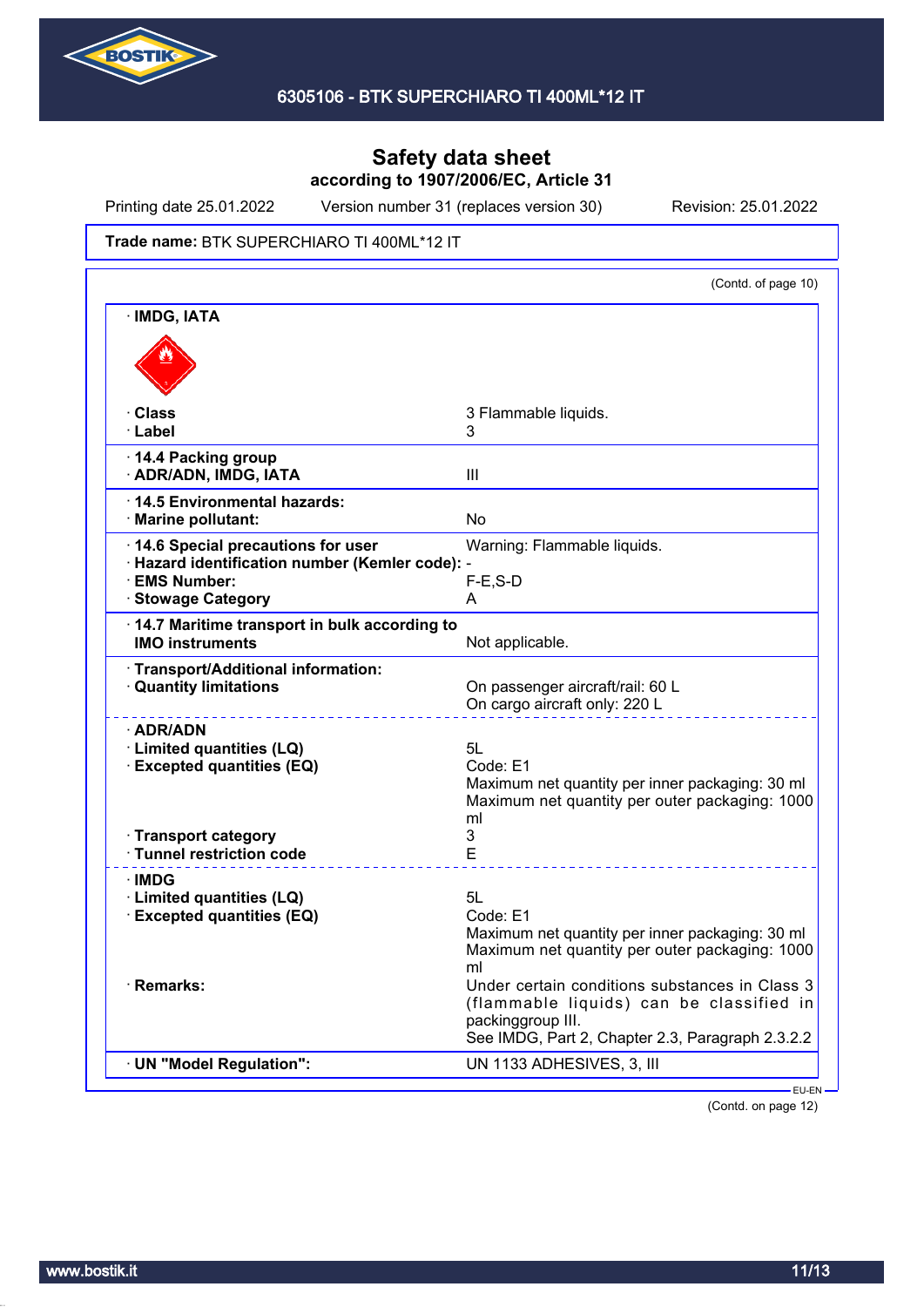

Printing date 25.01.2022 Version number 31 (replaces version 30) Revision: 25.01.2022

#### Trade name: BTK SUPERCHIARO TI 400ML\*12 IT

(Contd. of page 11)

### **SECTION 15: Regulatory information**

- · **15.1 Safety, health and environmental regulations/legislation specific for the substance or mixture**
- · **Directive 2012/18/EU**
- · **Named dangerous substances ANNEX I** None of the ingredients is listed.
- · **Seveso category** P5c FLAMMABLE LIQUIDS
- · **Qualifying quantity (tonnes) for the application of lower-tier requirements** 5000 t
- · **Qualifying quantity (tonnes) for the application of upper-tier requirements** 50000 t
- **REGULATION (EC) No 1907/2006 ANNEX XVII** Conditions of restriction: 3
- · **DIRECTIVE 2011/65/EU on the restriction of the use of certain hazardous substances in electrical and electronic equipment – Annex II**
- None of the ingredients is listed.
- · **REGULATION (EU) 2019/1148**
- · **Annex I RESTRICTED EXPLOSIVES PRECURSORS (Upper limit value for the purpose of licensing under Article 5(3))**
- None of the ingredients is listed.
- · **Annex II REPORTABLE EXPLOSIVES PRECURSORS**
- 67-64-1 acetone
- · **Regulation (EC) No 273/2004 on drug precursors**
- 78-93-3 butanone 3
- $67-64-1$  acetone  $\hspace{1.5cm}$  3
- · **Regulation (EC) No 111/2005 laying down rules for the monitoring of trade between the Community and third countries in drug precursors**
- 78-93-3 butanone 3
- 67-64-1 acetone 3
- · **15.2 Chemical safety assessment:** A Chemical Safety Assessment has not been carried out.

### **SECTION 16: Other information**

This information is based on our present knowledge. However, this shall not constitute a guarantee for any specific product features and shall not establish a legally valid contractual relationship.

#### · **Relevant phrases**

- H225 Highly flammable liquid and vapour.<br>H304 May be fatal if swallowed and enters
- H304 May be fatal if swallowed and enters airways.<br>H315 Causes skin irritation.
- Causes skin irritation.
- H317 May cause an allergic skin reaction.
- H319 Causes serious eye irritation.
- H335 May cause respiratory irritation.
- H336 May cause drowsiness or dizziness.
- H400 Very toxic to aquatic life.
- H410 Very toxic to aquatic life with long lasting effects.
- H411 Toxic to aquatic life with long lasting effects.

EUH066 Repeated exposure may cause skin dryness or cracking.

(Contd. on page 13)